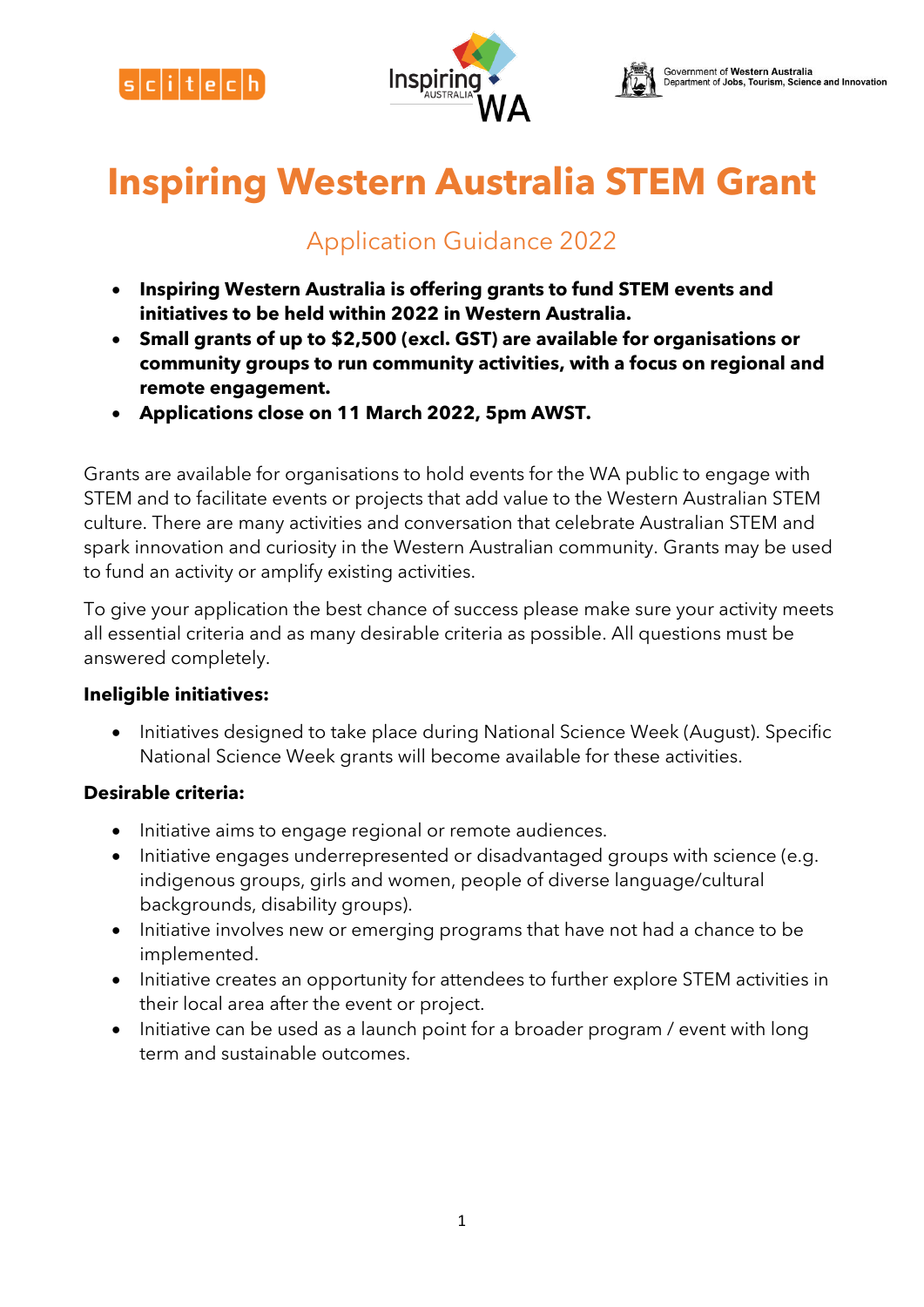





### **Key Dates**

| <b>Date</b>                      | <b>Activity</b>                                                           |  |
|----------------------------------|---------------------------------------------------------------------------|--|
| 14 February 2022                 | Applications open                                                         |  |
| 11 March 2022, 5pm AWST          | Applications close                                                        |  |
| <b>21 March 2021</b>             | All applicants notified                                                   |  |
| No later than 30 April 2022      | Successful applicants send valid tax<br>invoice via email                 |  |
| <b>March to 31 December 2022</b> | Successful applicants run event or project                                |  |
| No later than 20 January 2023    | All successful applicants send through<br>post-event feedback and reports |  |

# **How to apply**

- Read the description and application form (below).
- When you've collated all the information, input your information into the online form that will be available on the [IA Website.](https://www.inspiringwa.org.au/grants)
- Unfortunately, you cannot save your response and return to it before submitting, so allow yourself decent time to enter **all of the information at once**.
- To submit an application, complete the application form online by 11 March, 5pm AWST 2022. Incomplete forms will not be eligible for funding.

*If you are successful, you will be required to submit a valid tax invoice to received fund no later than 30 April 2022.*

If you have any questions about these grants please contact [wainspiringaustralia@scitech.org.au.](mailto:wainspiringaustralia@scitech.org.au)

# **APPLICATION GUIDE (please submit online)**

The questions below mirror those in the online application form. Collate all of your information and copy paste into the online form. The form will be available on the Inspiring Australia website under 'Grants, STEM Grant'

### **APPLICANT DETAILS**

| Organisation name:            |  |
|-------------------------------|--|
| Organisation mailing address: |  |
| Applicant name/s:             |  |
| Applicant position:           |  |
| Email:                        |  |
| Contact number:               |  |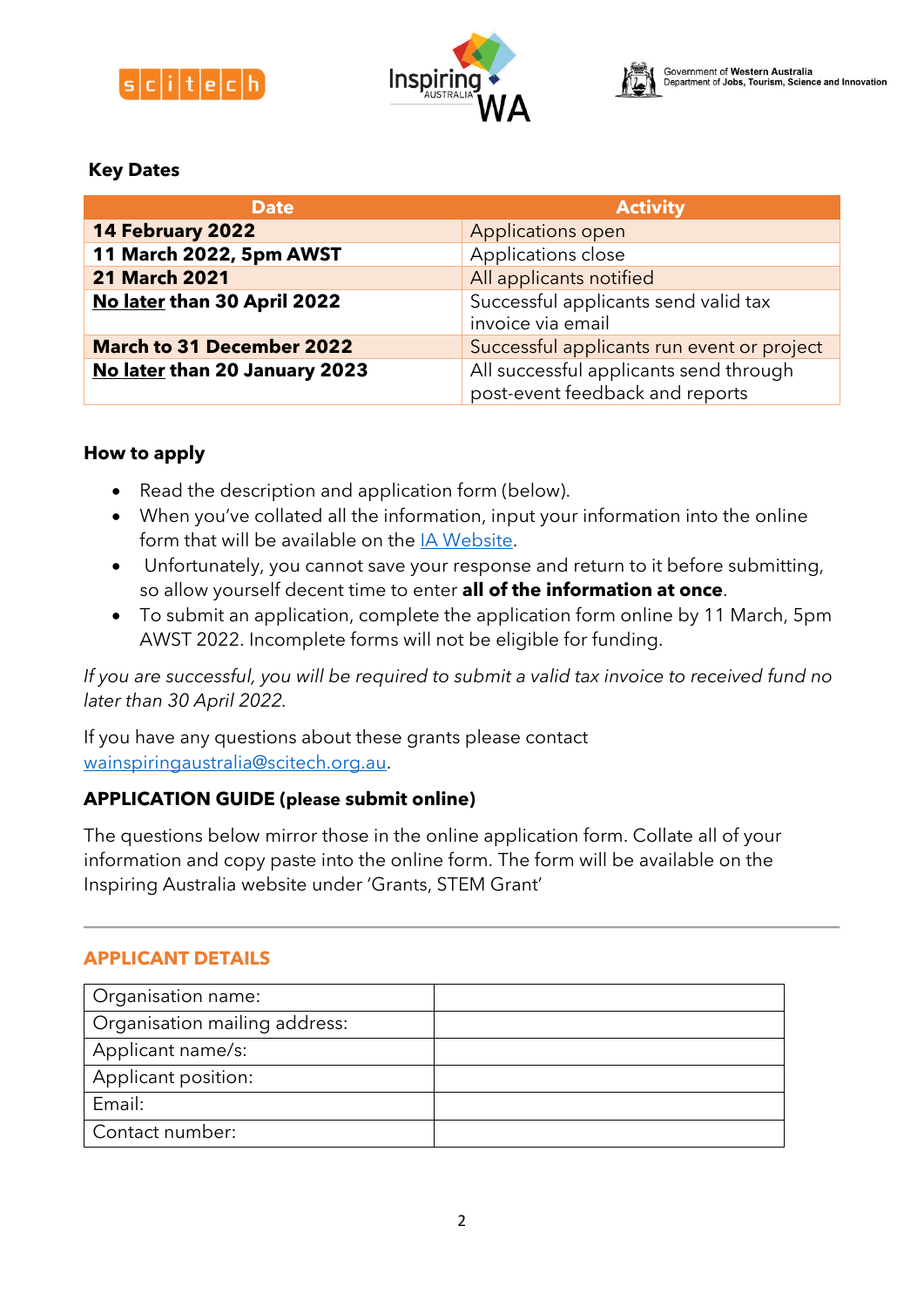





# **INITIATIVE OR EVENT DETAILS**

| Name of activity:                  |  |
|------------------------------------|--|
| Proposed date(s) for the activity: |  |
| Proposed location:                 |  |
| Intended target audience:          |  |
| Anticipated number of attendees:   |  |

### **INITIATIVE OR EVENT DESCRIPTION**

- Please provide an overview of your event/ initiative. What are the objectives and outcomes of the event/ initiative?
- Please explain how you plan on communicating and advertising your event to your target audience. What marketing platforms will you use to ensure maximum engagement?
- How will you engage event participants with STEM? Which specific branch/es of STEM does your event target? If you event links local issues to STEM and its ability to tackle these issues, please touch on this here.
- Does this project create any future opportunities or resources for your participants or community? Does it link to ongoing learning possibilities or STEM engagement? Please explain if and how this grant will provide seed funding for future events or
- Are any partners involved in this event? Event partners, funding partners, guest speakers, advertising partners, volunteer groups, etc
- Have the organisers ever run an event like this before? Please outline your experience or any evidence to show that this event is likely to be successful.

### **BUDGET**

The maximum funding for an activity/event is \$2,500 (ex GST). These funds can be used to cover the cost of:

- Consumables
- Promotional materials; **at least 10A% of budget should be spent on advertising and promotion for your event** – eg. flyers, media adverts, social media
- Invited speakers
- Catering: a maximum of 15% is suggested for catering, if you require more, please justify why.

The budget cannot be used to cover the cost of:

salaries associated with event coordination or staff costs.